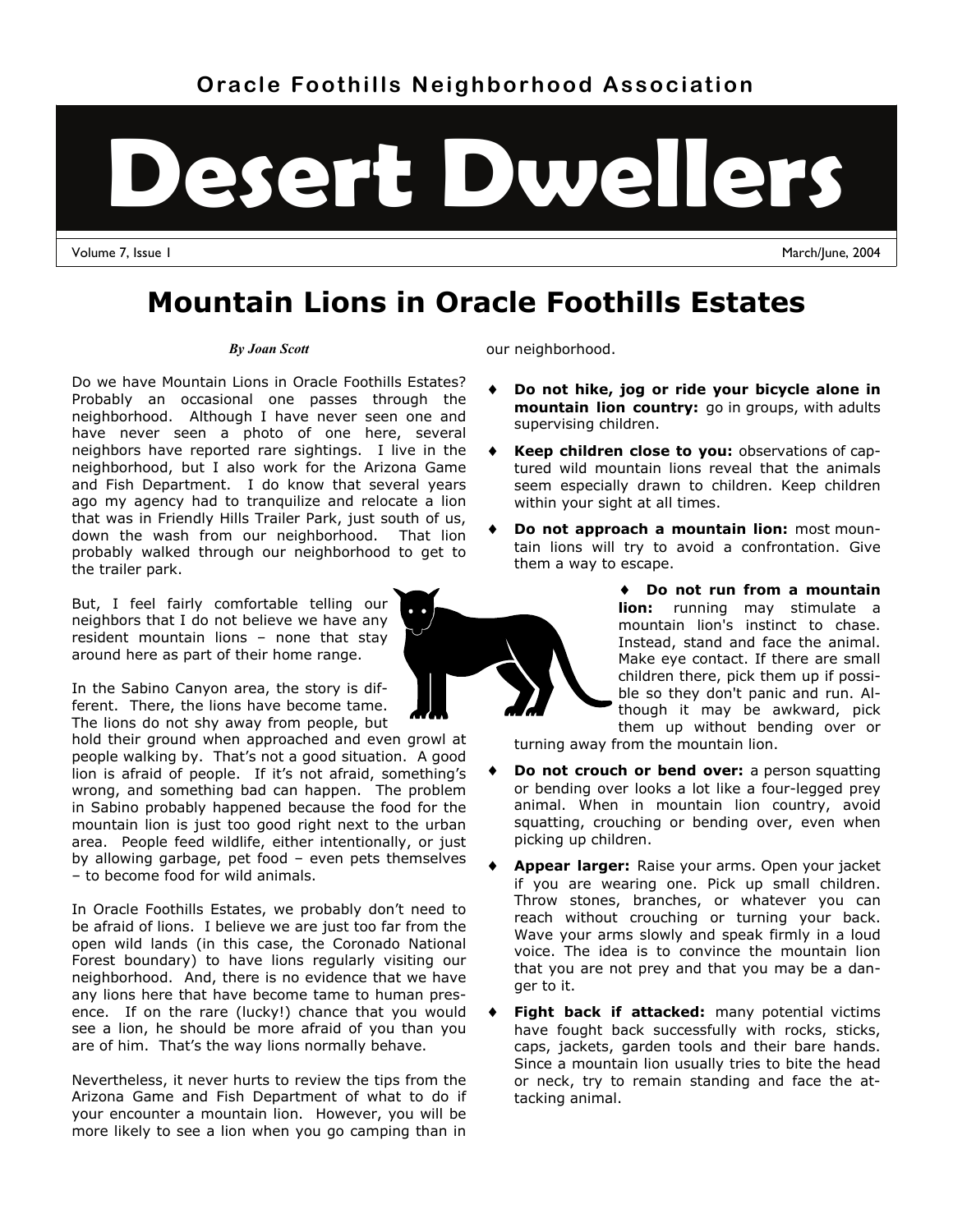

# Flood Insurance



If you recently applied for a building permit to add to your home or applied for a new mortgage with lower interest, and you are located near a wash, like most of us, it is likely that you were required to have flood insurance on your home.

This newly required flood insurance is a result of the Federal Emergency Management Agency's (FEMA) implementation of a more stringent review of properties that have the possibility of flooding. This FEMA program is a direct result of the costly damage caused by hurricanes and subsequent flooding of homes without flood insurance. The National Flood Insurance Program (NFIP) has been moving west for some time and is now affecting all of us.

#### **So what is the big deal?**

- 1. Flood insurance is very costly, as much as \$800 per year for a home in the flood zone.
- 2. The flood zone maps that FEMA has put in place are quite old and very inaccurate at best.
- 3. The cost to process a document that would remove your property from the flood zone - Letter of Map Amendment (LOMA) - is very high, \$500 to \$1000. This LOMA, if required, could be a necessary document for the sale of your home.

#### **What Should I Do Now?**

- If you do not presently pay flood insurance, do not plan to refinance your mortgage, sell your home, remodel or add a room to your home, and are situated **well above a wash**, do nothing.
- If you are located in a wash or near the water level when we have heavy run-off, I recommend placing flood insurance on your home if you do not presently have it. Make sure your present coverage is sufficient.

WWW.OFNA.ORG

If you have been informed

that your residence is located in a flood zone (Zone A\*) and you feel that you are well above any chance of flood, you can:

- a. Verify the information with **Pima County Flood Control District** at 201 N. Stone Ave., 4th Floor, Tucson, AZ 85701(**520-740- 6330**). With your address they can provide you with a copy of the flood control map showing your home. This is the only way to obtain a map at the present time.
- b. Remember I stated that these old FEMA maps are very inaccurate and if Pima County feels you could be removed from the flood plain, you have more options:
	- o Hire a licensed civil engineer, surveyor or hydrologist to prepare and certify the necessary forms to request FEMA to remove you from the flood zone. Verify in advance that these professionals provide this service, as many do not.
	- o If you have some time, Pima County is upgrading these ancient flood maps and should have our washes corrected within a year, providing their budget problems do not get worse. Since the present maps reflect the flood areas wandering from side to side in our washes, this updating could either remove you or place you in the flood plain.

If all I did was confuse you, please feel free to contact me any time – perhaps I can untangle this web.

#### **Jay DeAngeli 690-1107 ejdeangeli@earthlink.net**

\*Flood Zone A is the 100-Year Flood Plain, not meaning that it floods once every 100 years, but that it has a 26% chance of flooding every 30 years!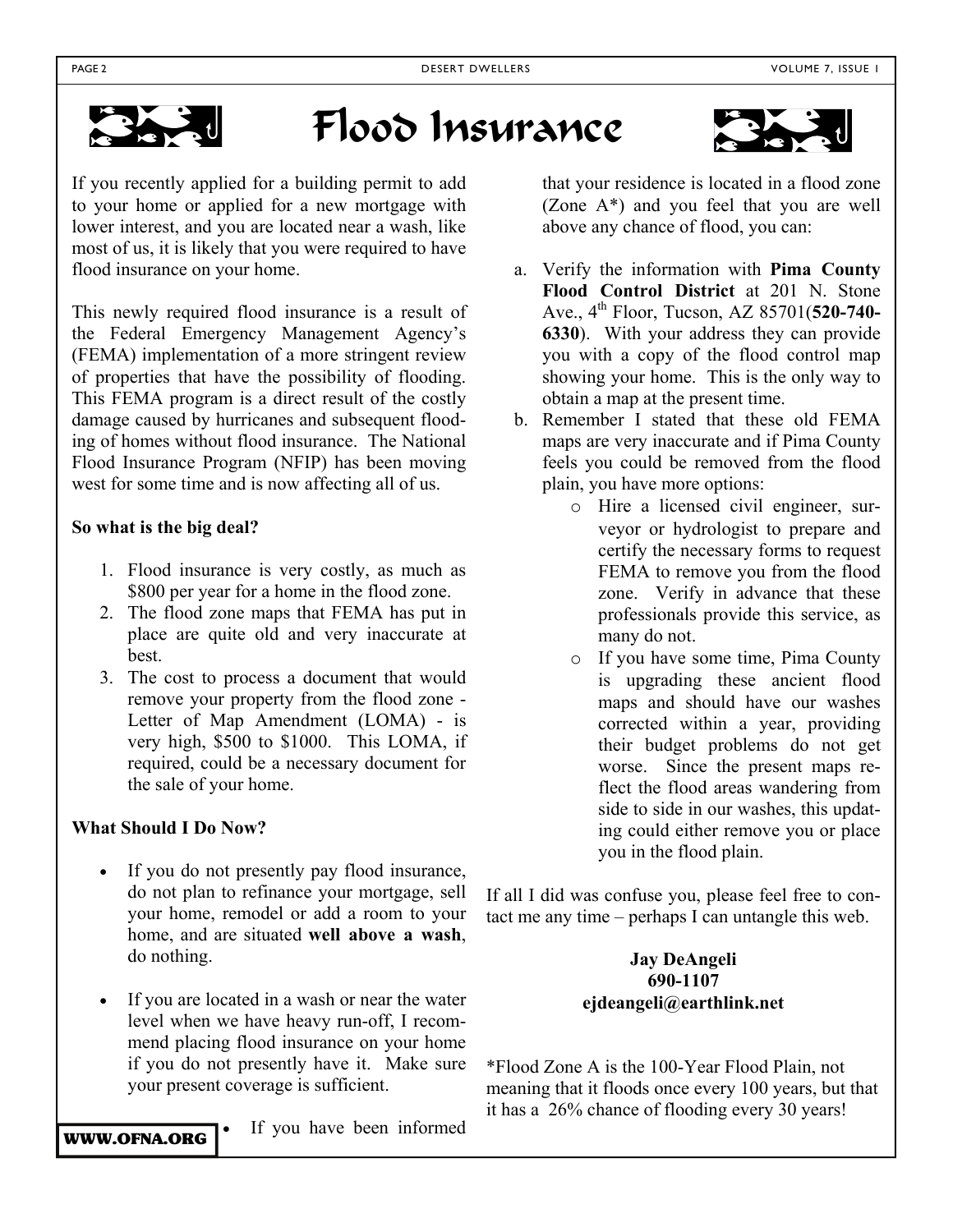## **Vegetable Gardening: Success at Last?**

#### *By Tom Scarborough*

When Harriet and I moved to Canyon View Drive from our little house way out on the southwest side, we left behind what I truly believe was the best organic vegetable garden in the whole valley. It was four hundred square feet of three-foot deep soil full of earthworms and able to grow anything. This had been pick and shoveled out of some of the hardest soil (if you can call it that) I'd ever seen. But after several years and who knows

how many tons of organic matter being dug in, we could grow anything. The garden went full tilt all year round. Squash and eggplant and asparagus and chiles and corn and cucumbers and cantaloupes and beans and tomatoes thrived during the summer and in the winter these gave way to beets, turnips, kohlrabi, all kinds of greens, sugar snap peas, and broccoli.

 We moved into our present house in November of 1988. I scoped out the grounds and began to make plans to bring a garden to this place as well. I figured to keep it a bit smaller, as the 400 square feet produced way more than we could use, and I think most of our friends and workplace colleagues were getting a bit tired of having bags of assorted produce dropped on their desks and doorsteps.

 I made my move in the spring of '89. The builder had put a small planting bed in front of the house, maybe about 6 x 10 or so. I dug in manure, turned everything over two or three times, and when the soil warmed up, I plunked in a dozen jalapeño plants. I figured this would be a good start, and that I could add other things to the plot as time went by. Well, the next day I peeked out the window, and my garden plot was empty. Yikes! The critters had grazed every one of my jalapeños right to ground level. I began to rethink this whole thing when I looked out the next morning and saw that they'd now dug up the roots and eaten them as well.

Over the years between the ill-fated jalapeño experiment and now, I've tried lots of things. I put a big raised bed in the backyard, nicely framed with redwood and filled with good quality topsoil and lots of organic matter. I put a two foot chicken wire fence around the top of it, figuring that the rabbits and ground squirrels wouldn't get over that and into my plants. Well, they didn't do it overnight, but by the following weekend, I had a nice redwood box with no plants.

So for the past several years, I have satisfied myself with ornamentals, carefully selected through trial and error – what the beasts didn't eat got to survive. But this Darwinian approach just didn't make me completely happy. I needed to grow some things we could eat. The

dwarf citrus has done pretty well. A lemon, a blood orange, a kumquat and a tiny grapefruit tree which finally seems to be getting its act together seem to be holding

> their own. I just added a Mexican lime and a Valencia orange to the mix. The only problem here seems to be getting the blood oranges through to full ripeness before the woodpeckers and thrashers decide to sample each one. Why can't they just focus their attention on half the crop? I'd gladly give them that much if they'd leave the balance intact for Harriet and me. I

also planted some habañeros and chile pequines (bird pepper) in big pots on top of an old picnic table. These have done fairly well, but you know, it's just not enough.

This year I'm trying another tack, and it seems to be going well so far. I inverted a bunch of the old clay pots I had around the yard, and set big plastic pots on top of them. If the critters are going to get to the goodies, they're going to have to pretend they're climbing Half Dome in order to do it. I filled 'em up with good soil, added a bunch of new lines to the drip system, and planted four varieties of tomatoes, three varieties of chiles, bush cucumbers, an eggplant, and two varieties of squash. I'm pleased to report that so far, all is well. All of the tomatoes have fruit on them, the jalapeños and Anaheim chiles have set their first peppers, and the habañeros are flowering like crazy. Maybe we're going to get to bite into a just picked, warm from the sun tomato in a few weeks. I've missed that, and now it looks like it might happen again. The only thing running through the back of my mind right now is that maybe those woodpeckers and thrashers will find tomatoes as much to their liking as blood oranges.

I like cohabitating with all the critters in the neighborhood. I love watching the lizards, and each spring I keep my eye out for the first round-tailed ground squirrel to make his or her appearance. I saw my first baby quail of the year yesterday, trailing along behind mom and dad like a string of peanuts. I get jazzed when I see one of our resident Harris' hawks or see a cardinal at the sunflowers and a half dozen lesser goldfinches munching on thistle seeds. I enjoy having quail nesting in the potted plants and doves building their flimsy nests on top of the patio columns. But these guys need to learn to live with me as well. I'll give them their due, but I really do think they ought to let me have a tomato or two, and a blood orange now and then.

That's only fair, isn't it?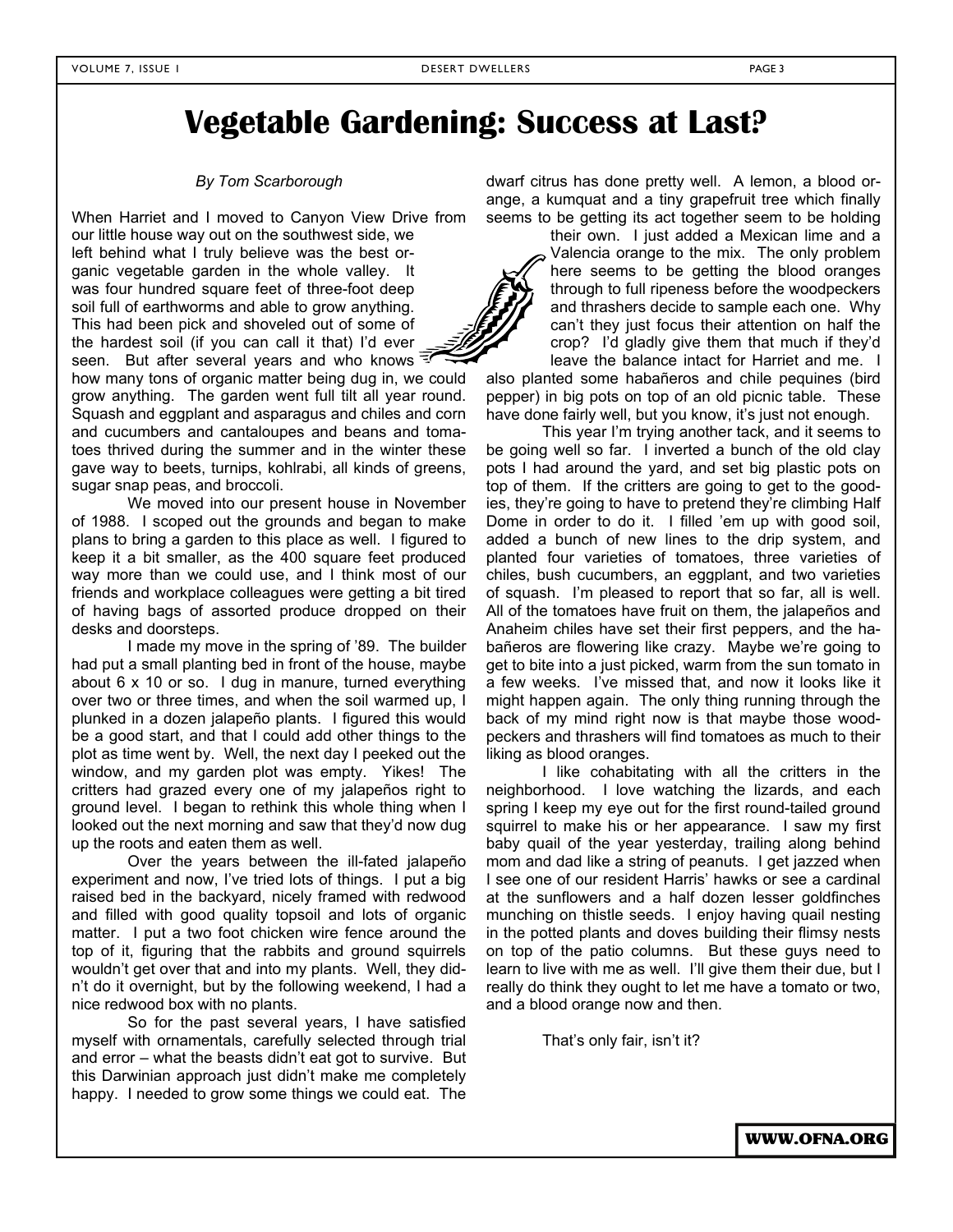# **Resources**

Here are some phone numbers, websites and addresses that may be of use to residents of Oracle Foothills:

## **Pima County**

#### **Animal Control**

- Enforcement: (520)743-7550 Licensing: (520)743-7666
- www.pimaanimalcare.org/
- $\triangle$  4000 N. Silverbell Rd.

#### **Transportation (Street Issues)**

- Annabelle Quihuis, aquihuis@dot.co.pima.az.us
- $\div$  740-6410
- www.dot.co.pima.az.us/ transportation.cfm

#### **Zoning Enforcement**

 $\div$  741-6740

#### **Supervisor, District 1**

- Ann Day,  $\alpha$ day@exchange.co.pima.az.us
- $+ 740 2738$
- ◆ 130 W. Congress St., 11th Floor, Tucson, AZ 85701

#### **Pima County Cooperative Extension** (For ques-

- tions on plants and gardening issues)
	- cals.arizona.edu/pima/
	- ◆ 4210 N. Campbell Avenue Tucson, AZ 85719-1109
	- $\bullet$  520-626-5161

 $\div$  741-4900

#### **Flood Control**

- 201 N. Stone Ave., 4th Floor, Tucson, AZ 85701
- $+ 740 6330$

**Maps** (Parcels, Aerials, topography & many overlays)

> Www.dot.co.pima.az.us/gis/maps/ mapguide

## **Federal Government**

#### **Congressman Jim Kolbe**

- www.house.gov/kolbe/
- $\triangleleft$  520-881-3588
- $\bullet$  1661 N. Swan Rd., Tucson, AZ 85712

## **Senator John McCain**

- $\bullet$  mccain.senate.gov/
- 450 W. Paseo Redondo, Suite 200, Tucson, 85701
- $\bullet$  520-670-6334

WWW.OFNA.ORG

**Sheriff** 

- $\bullet$  911
- 

- 
-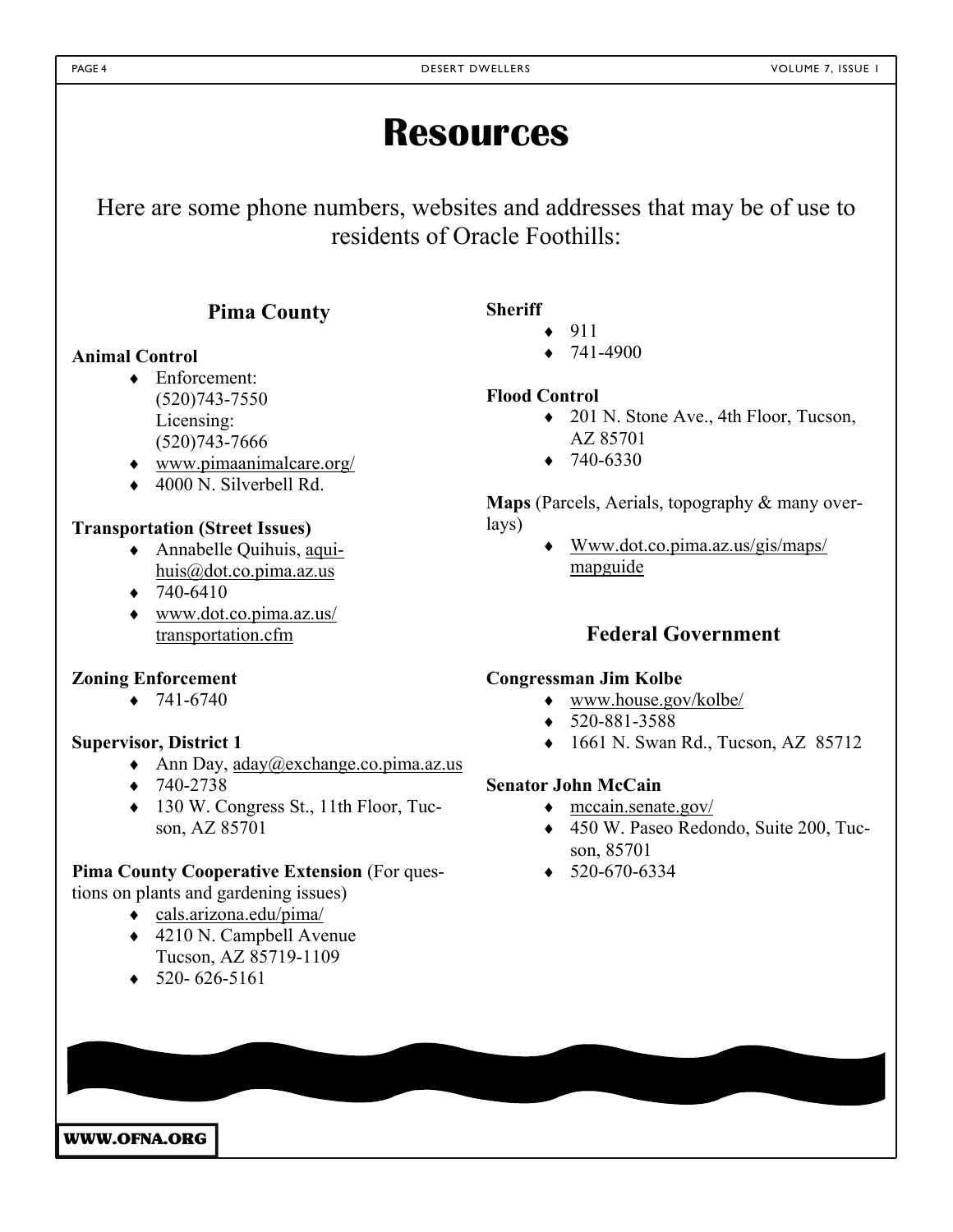

# *An Election Year*

In case you've been on an adjacent planet and haven't noticed, this is a presidential election year. Too often we Americans take our freedom and democracy for granted and fail to participate in the most elementary and important function of the democratic proc-

ess—voting. Regardless of your views, your party affiliation, or your level of involvement, every citizen has an obligation to participate in the election of those who will determine the future of the nation and the world.

In order to vote, you must first be registered. **You may register to vote in Pima County if:** 

- **You live within Pima County at least 29 days prior to the General Election.**
- **You are a United States Citizen.**
- **You are 18 or older, or will be 18 by the next General Election.**
- **You have not been convicted of a felony or treason, or if you have, your rights have been restored.**
- **You have not been adjudicated an incapacitated person**

Registering is easy. Voter registration forms are available at:

#### **http://www.recorder.co.pima.az.us/voter\_forms.html**

Just click on "register to vote". Print, fill out and mail the form to your County Recorder's Office. You will also find forms at all **libraries**, **post offices** and at the **Motor Vehicle Department**. Mail the completed forms to:

> Pima County Recorder's Office 115 N. Church Ave. Tucson, AZ 85701

**Early Voting:** Prior to each election, locations will be established for early voting. For this year's September 7th primary, you will be able to start voting on August 5th, thus making it possible for you to vote at your convenience. You may also choose **to mail in your ballot**. Just call the Recorder's office at **740- 4340** to request a ballot. The general election will be held on **November 2nd**.

The Pima County Recorder's website is a very helpful resource for all information regarding voting:

#### **www.recorder.co.pima.az.us**

If there is anyone who would like a **ride to the polling place**, either for early voting or on election day, please call me (**Carole DeAngeli, 690-1107**) and I will be happy to take you there, or to help you in any other way regarding voting.

**Make sure you have a VOTE in America's future!** 

WWW.OFNA.ORG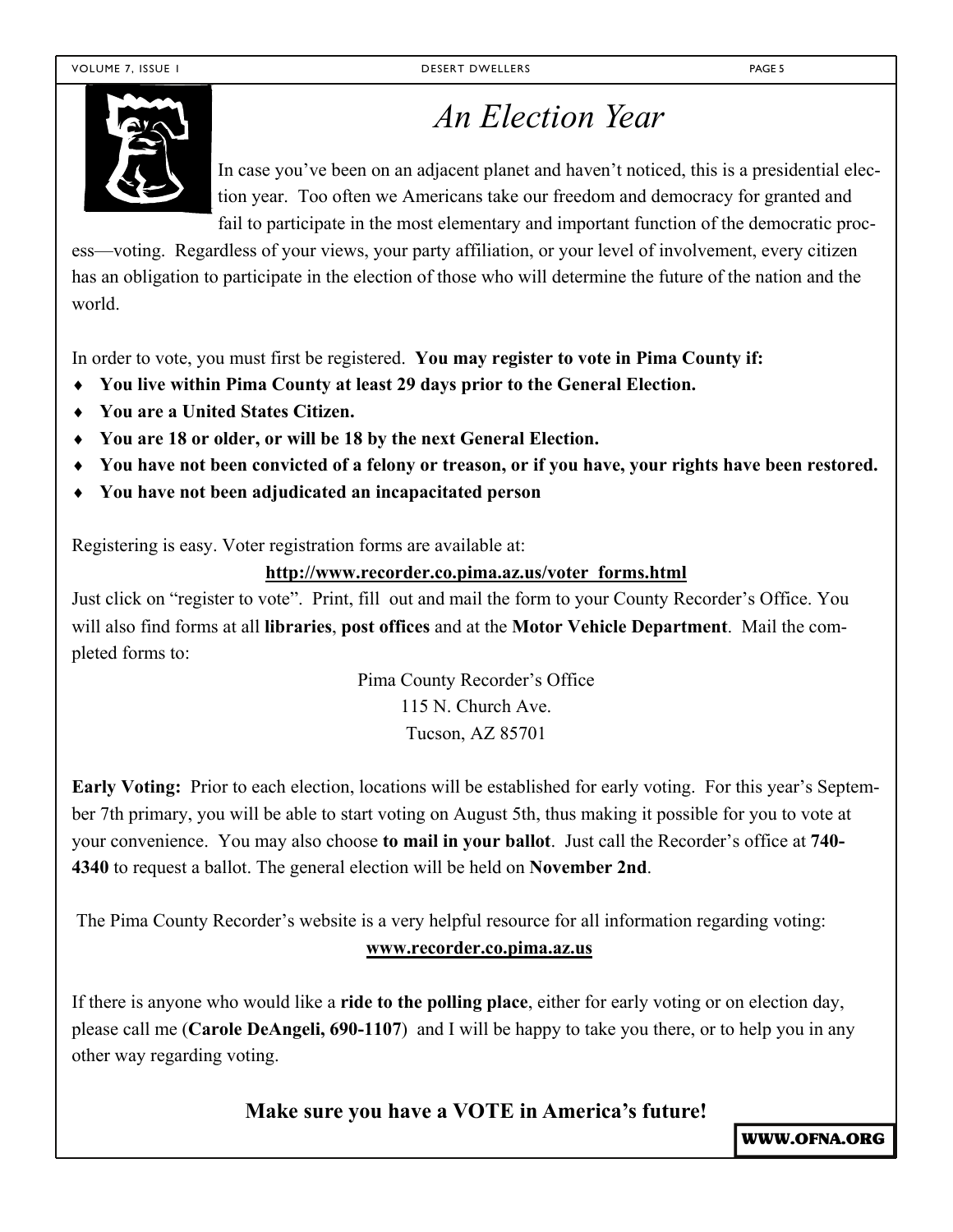

# Spring Day Musings from Yvon Drive

*by Barbara Schuessler*

he desert air is filled with birds chirping and doves cooing, as a Gila Woodpecker sips from a claret cup. A claret cup cactus bloom that is. Spring has sprung and seventeen scarlet blooms bring splendor to this hedgehog cactus, nestled between the fragrance of the freshly misted creosote bush and the yellow paloverde tree. The small yellow flowers of the paloverde radiate a golden halo from all of its green limbs as the bees work their magic. The large woodpecker sporting its black and white striping on its back and tail, now perches conspicuously on the trunk. His bright red cap glistens as he drums out his rhythmic tapping of delectable delights, such as grubs and other insects. Its strong, hooked claws hold him firmly upon the trunk and his tail feathers help to prop it upright. His sharp bill hammers out a unique rhythm connecting, seemingly, to the heartbeat of the earth itself. A bold, Curve-billed Thrasher darts on the ground underneath, using its large bill to flick aside debris and dig in the soil in search of food. Running in spurts with its strong legs, the sickle-

shape bill flicks away at the ground in an almost belligerent way as its yellow eyes dart inquisitively looking for more insects, seeds, fruit or berries.

A couple of Gambel's Quail strut around, scratching and poking at the ground. The plump gray male has a burnt orange cap with the head

feather arching up from the forehead. He looks like a tiny, avian sultan, as his upright plume beckons from his rust colored turban. His face and throat are masked in black and outlined by a white strip running across the forehead and down the side. Staying close together, the couple moves about quickly in a courtly manner. Their upright plumes bobbing as they forage for the day. They walk amongst yellow and purple flowers. Wildflowers, cactus flowers, flowers on bushes, flowers on trees, many different colors and shades -- but, oh the spectacular red flowers of the leafy ocotillos are providing their life essence to a hovering hummingbird. Hummingbirds could not live without flowers, and many flowers could not live without their pollination. This fearless flyer flies backwards, forwards and sideways, and appears to not be afraid of any predator. Seemingly full of joy, this bejeweled tiny bird shimmers iridescent colors in the light. It moves on to the red tubular flower of the Chuparosa. Drawing nectar, it has the ability to move its wings in a figure 8 pattern -- certainly makes one pause with wonder and reverence. Reflecting upon the symbol for infinity.

The beauty of the hummingbird transcends cause and effect. It is the promise of the rainbow after the rain. The feathers appear dull until the light hits them and then they shine with gem-like luster. As I water my plants, the lovely Black-chinned Hummingbird hovers closely, as if to just say hello and then darts through the water. Reminding me of my days as a little girl, running through the sprinklers and having a blast. Evoking memories, as well as a smile, I watch as it lands on the twig of a Salvia. Its slender tongue nabbing a small insect. House Finches feast on the Mexican Honeysuckle nearby. Hopping from flower to flower they are joined in their flower feast by a Lesser Goldfinch. The brilliant yellow chest bounces around like rays of sunshine, as he performs his aerial acrobats and finally lands on a branch to sing his song.

High in the sky, the majestic flight of a Cooper's Hawk is captured by its shadow as it falls to the earths' floor. Mourning Doves scatter and quail call to one another. A male quail perches high on a Mesquite branch - like a plump prince - warning his covey and calling loudly. A Zebratail Lizard runs swiftly, curling its tail over its back and exposing its zebra stripes. Meanwhile, beneath the tree, two snakes are entwined. Conjuring up the image of the caduceus. The symbol of medicine. The symbol of wisdom expressed through healing. Because it sheds its skin as it outgrows the old, the cycle of death and rebirth are revealed by the snake.

During this season of rebirth revisited, quail eggs are hidden where many cannot see. Yellow is everywhere, so vibrant, nothing more glorious than a cactus flower reflecting the sunlight. Some of the paloverde blooms have fallen; dusting the ground like a lemon yellow powdered

*(Continued on page 7)* 

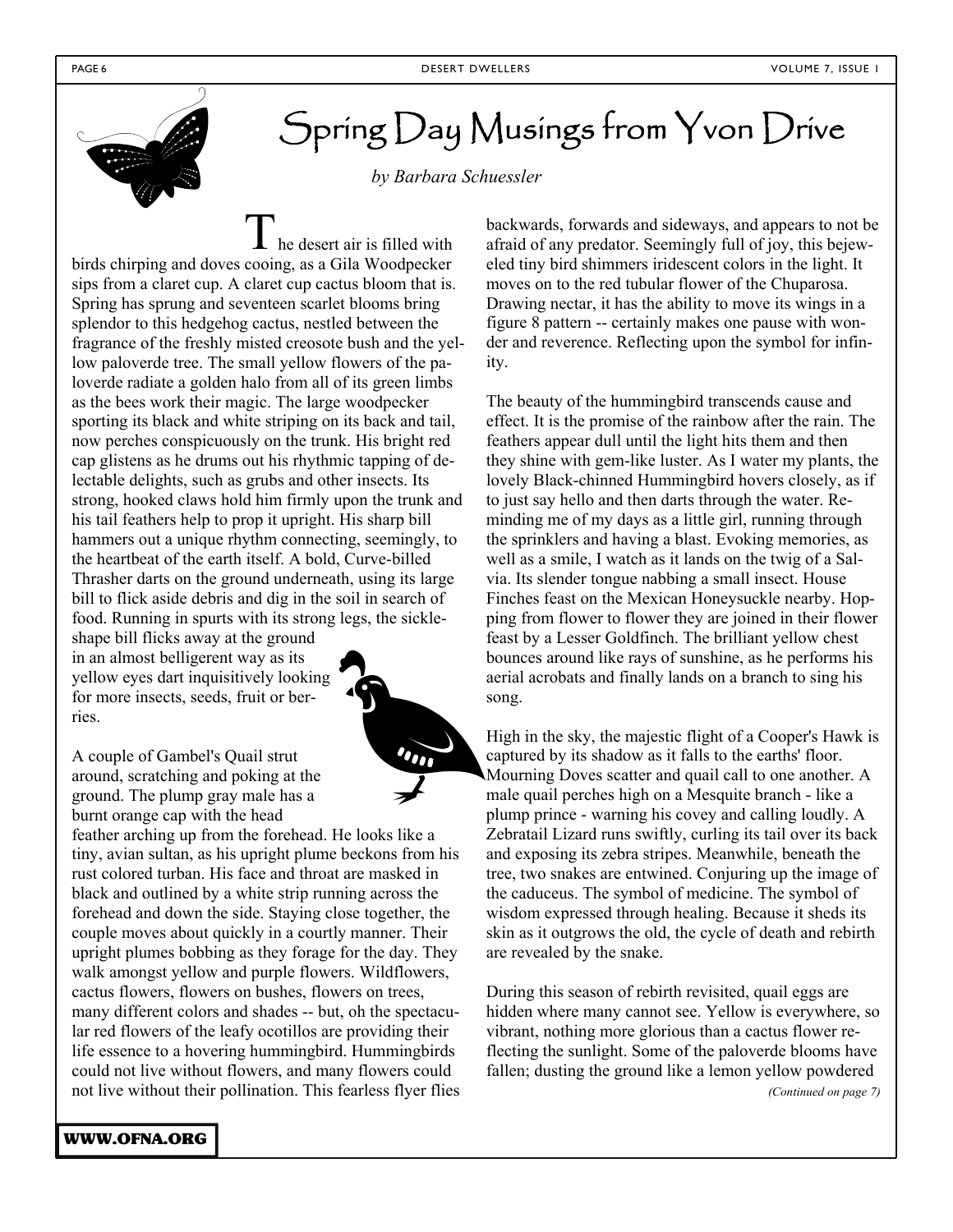VOLUME 7, ISSUE I DESERT DWELLERS PAGE 7

#### *(Continued from page 6)*

sugar topping. The Black-collared Lizard, a miniature replica of years gone by, darts through the yellow dusting and stops to do push-ups. A lanky, yet graceful, Jack Rabbit lopes on down and begins to nibble at the ground. Cottontails hop and play. Putting their ears down and becoming statues, then jumping and running. A Pyrrhuloxia dangles from a branch like a trapeze artist. This Southwestern version of a cardinal, expertly opens a seed pod with its strong, down-curved, yellow bill and consumes the seeds. Proclaiming his territory, by singing a whistling-like song.

As his song fills the air, the woodpecker flies over to a tall, majestic Saguaro. He stands on top looking west towards the sunset. The warm golden and orange hues paint the sky, while sparrows return to their nests in the Saguaro. Flying into their holes you can hear small peeps

of rejoicing babies. The quail couple meander over to a pyracantha and jump inside to settle down and roost for the night.

 $2\rho$ The woodpecker, tips his red cap, and drinks from the Saguaro bud. The flight of another woodpecker comes on the winds of dusk. Flashing white wing patches as it flies in its up and down pattern. It has a unique flight pattern. Following its own unique rhythms and flight. Rhythm is a powerful percussive instrument -- just like the woodpecker. She lights on the Saguaro. Her bill is strong and sharply pointed. Her long barbed tongue catches a gnat. The sun is setting. She settles in her home. All is quiet.

All needs to be preserved.



Newsletter Notes  $\sim$  This newsletter is published 4 times annually (usually!). If you have comments, suggestions, criticisms, or would like to contribute an article, please contact: **Carole DeAngeli, 690-1107, ejdeangeli@earthlink.net**

*I welcome and encourage articles from all neighborhood residents!* 

WWW.OFNA.ORG